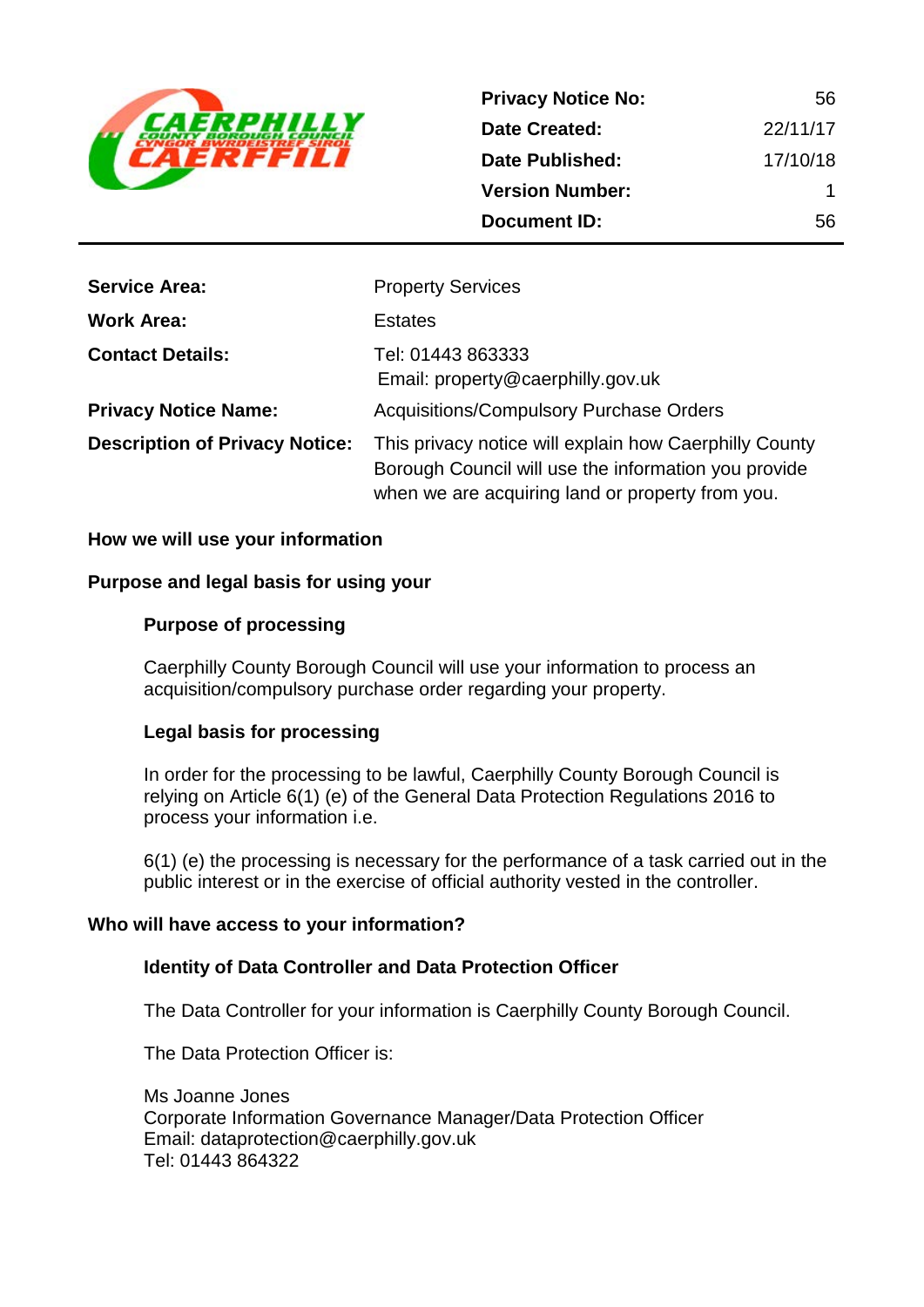# **Details of main users of your information**

The main user of your information will be Caerphilly County Borough Council's Estates Group.

# **Details of any sharing of your information within Caerphilly county borough council**

When processing the acquisition/compulsory purchase your information will be shared with:

- Directors and/or Heads of Service
- Local Councillors
- Council Tax Section
- Planning & Regeneration
- Legal Services to enable them to complete the legal process i.e. agreement/contract

## **Details of any sharing of your information with other organisations**

In order to process an acquisition or compensation claim regarding your property we may contact the Land Registry to check ownership and title deeds.

We will share your information with law enforcement agencies e.g. the Police, for the purpose of the detection or prevention of crime in accordance with data protection legislation.

## **Requests for information**

All recorded information held by Caerphilly County Borough Council may be subject to requests under the Freedom of Information Act 2000, Environmental Information Regulations 2004 and General Data Protection Regulations 2016.

If the information you provide is subject to such a request, where possible, Caerphilly County Borough Council will consult with you on its release. If you object to the release of your information we will withhold your information if the relevant legislation allows.

## **How long will we retain your information?**

## **Details of retention period**

Your information relating to an acquisition/compulsory purchase order will be held as a management record indefinitely in order to evidence ownership and use.

# **Your Rights (inc. Complaints Procedure)**

## **Your rights under the Data Protection**

Data Protection gives data subjects (those who the information is about) a number of rights: